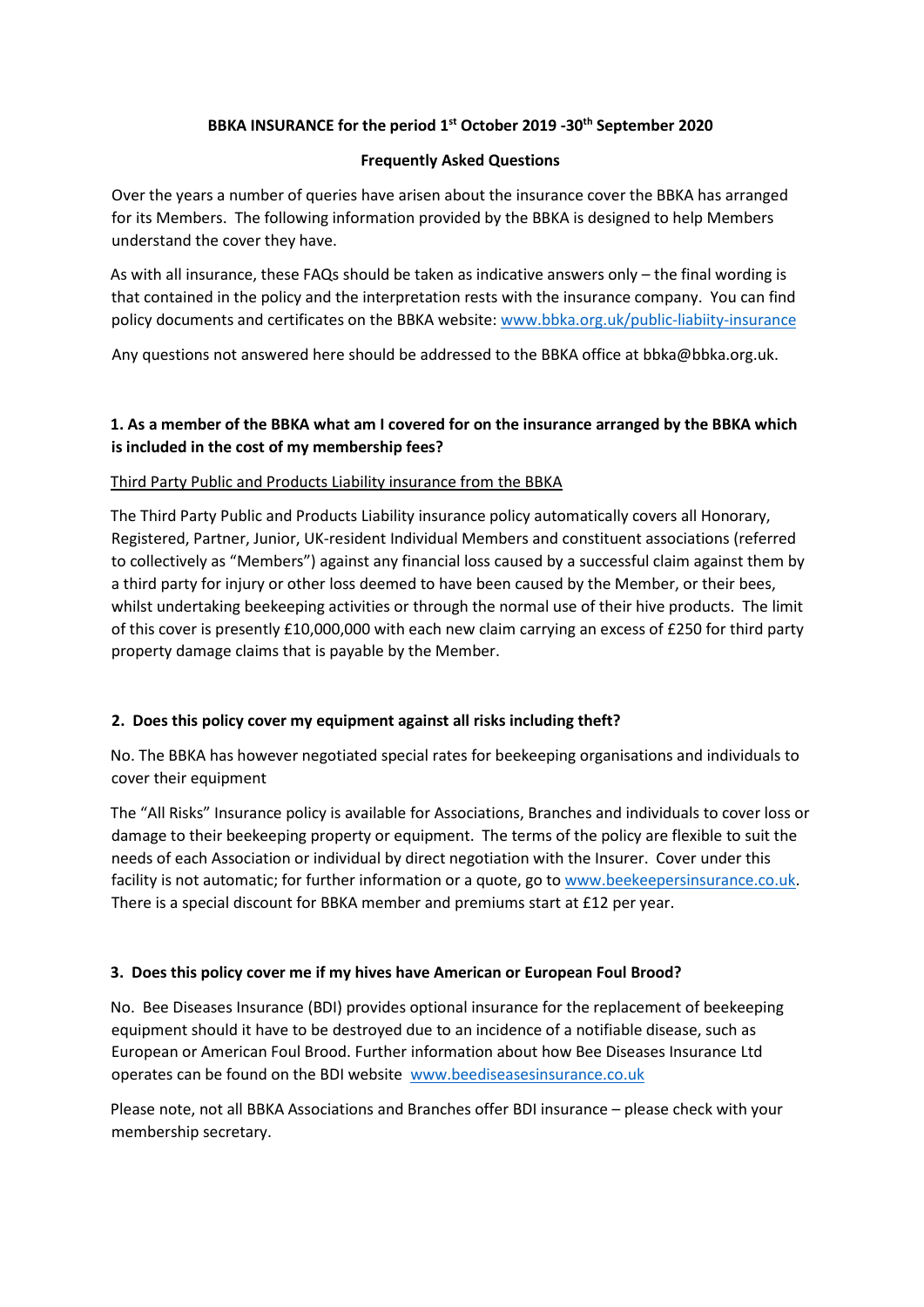### **4. I've heard something about an excess; am I going to be charged for notifying a claim?**

The Liability policy's £250 excess is a market-standard feature in the UK. It exists to impose an element of responsibility on the insured person so as to minimise recklessness.

The excess is limited in scope as it only applies to allegations of property damage. Claims alleging an injury are never subject to an excess.

Additionally, the excess is not payable during the defence phase of the claim. Insurers will provide full assistance and defend against the claim as robustly as possible. The excess is only payable when the decision is taken to make a payment to the Third Party. If the claim is successfully defended, no excess is payable.

The Insurers review the level of excess regularly in conjunction with the BBKA, but this must be balanced with premium considerations, as insurers require higher premiums for lower excess levels.

#### **5. Are all Membership categories covered for insurance automatically?**

Registered, Partner and Junior members who are UK residents are covered automatically for insurance as part of their payment of membership fees.

If you are in any doubt as to whether you personally are registered with the BBKA, you should consult with your association's Membership secretary.

#### **6. Are members of the public who attend Taster Days or visit our apiary covered ?**

The public are covered on Taster Days when acting under the direct supervision of a member of the BBKA.

#### **7. Is it the bees or the beekeeper that is covered?**

Bees obviously cannot be sued, so it is the beekeeper that is covered.

If a claim is made against BBKA Member, John, for a loss he caused while looking after Mary's bees during her holiday, then John is covered even though the bees aren't his. Even if Mary isn't a Member, as long as John is a Member he will be covered if he is named in the action.

If it becomes apparent that it was actually Mary that was responsible for the loss and she is named in the action, the policy will only protect her if she is a Member.

## **8. I am called by a member of the public to collect bees that have swarmed – am I covered? What happens if I charge for my services?**

You are covered provided, it is part of your normal beekeeping activities. If you charge reasonable expenses then this will not affect your cover. However, if you make a business out of swarm collection this would be viewed differently. You would need normal Commercial Insurance for this business activity which is not covered by the BBKA policy.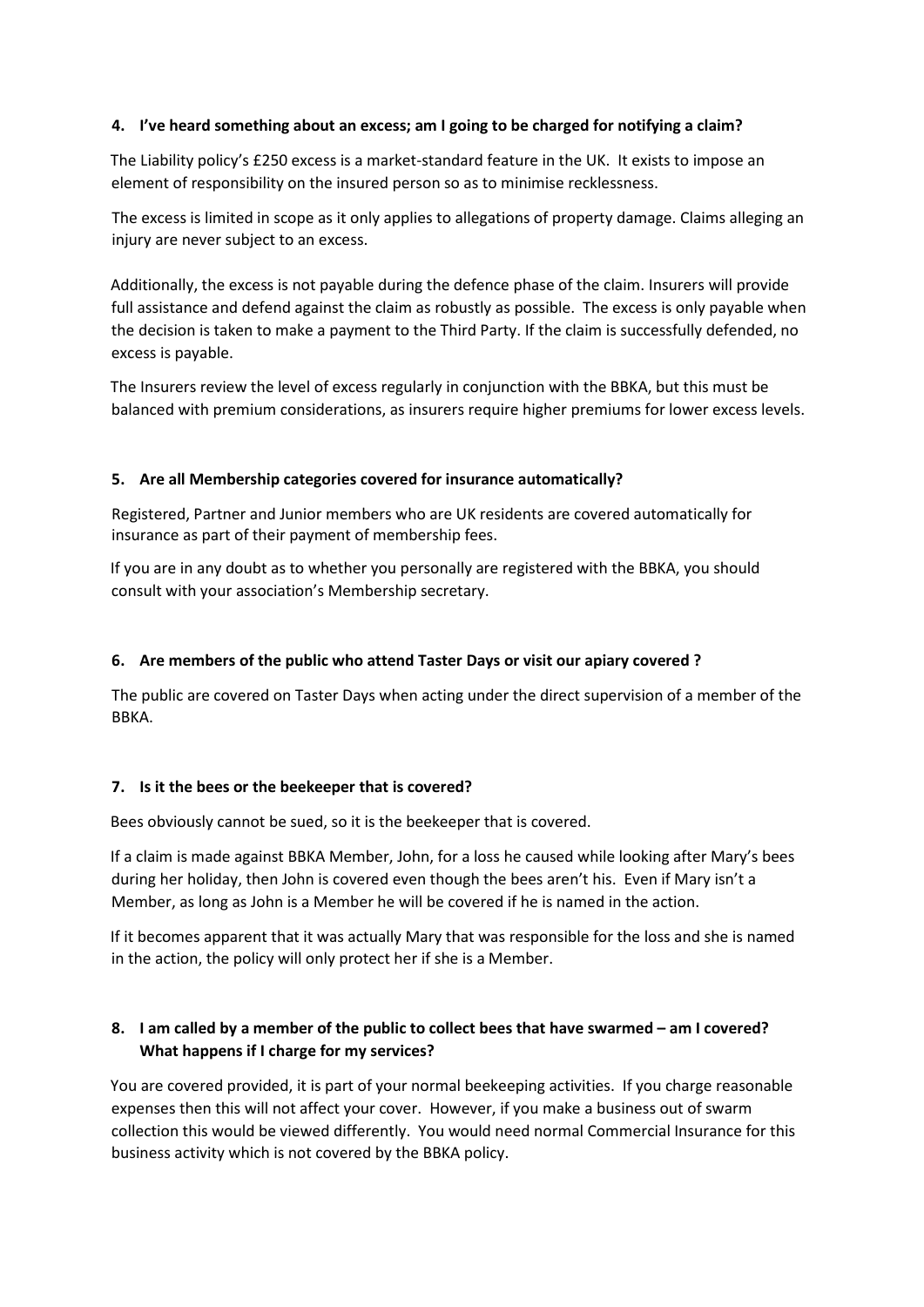### **9. Is there any restriction on working at height?**

The policy notes a maximum working limit of 3 metres (applying to the beekeeper, not the swarm). Broadly speaking, you should not attempt any work for which you do not have adequate equipment, training or experience. The policy does not cover reckless acts, so if you are in doubt seek guidance from someone with the relevant experience or training, or preferably use an alternate method that would avoid you having to climb to height.

## **10. I sell honey and wax products at farmers' markets and local shows and they need proof of Third Party Public Liability and Product Insurance.**

The Verification of Insurance document available for download and printing from the BBKA website is sufficient to satisfy this requirement. You will need to log-in with your membership number and password to access the file, which can be found at

http://www.bbka.org.uk/members/insurance/public\_liability\_insurance.

## **11. I make a range of skin care products that I sell at markets and via retail outlets – am I covered for Product Liability if anyone makes a claim against me?**

The BBKA policy only covers primary hive products – defined as wax, honey and propolis with no other added ingredients. Some examples of covered products are pure honey, lip balms consisting of honey and beeswax with no extra ingredients, and candles with no perfumes or colourings.

The restriction applies because if a product with added ingredients proves to be faulty, it is difficult and sometimes impossible to prove whether it was the hive ingredient or additive at fault.

For instance, if cakes were covered, the insurance company would require lists of all products made and ingredients used by each and every member, and every product would need to comply with food hygiene and production standards. Premiums would be payable on an individual basis and therefore prohibitively high.

### **12. The number of my hives has grown over the years and I now supplement my income from beekeeping – am I covered?**

The policy is designed for hobbyist BBKA Members, not commercial ventures or bee farmers. With 40 colonies or more you would be eligible for Membership of the Bee Farmers' Association (BFA).

As such, cover is provided up to a limit of 40 hives per person. If you tend more than 40 hives by yourself you should apply for membership of the BFA.

If you share responsibility for the hives with another member, then the hives can be treated as shared between you for insurance purposes. Cover will not be invalidated as long as there are not more than 40 hives per person.

Additionally, insurers view any operation with any direct employees as a commercial venture, which cannot be covered by the policy.